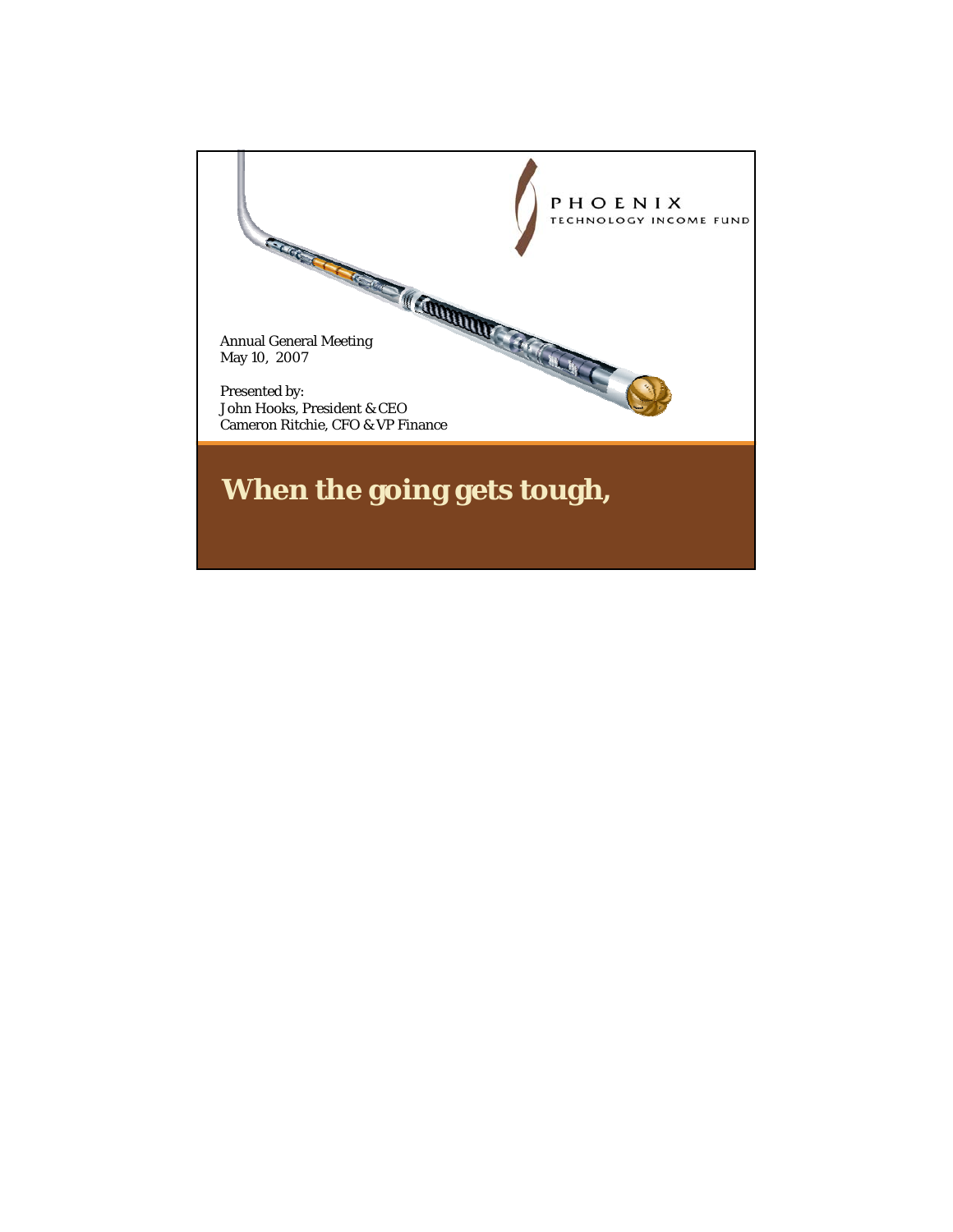## **Forward-Looking Statements**

Some matters discussed in this presentation may be considered to be forward-looking statements. Such statements include declarations regarding management's intent, belief or current expectations. Prospective investors are cautioned that any such forward-looking statements are not guarantees of future performance and involve a number of risks and uncertainties. Actual results could differ materially from those indicated by such forwardlooking statements. Such risks and uncertainties include: the possible unavailability of financing, risks related to the uncertainty inherent in the oil and gas horizontal and directional services industry, the impact of energy price fluctuations, the seasonal nature of business, the dependence on third party suppliers and contractors, changes in government regulation, the impact of competition, the successful commercialization of certain technologies, the dependence upon competent employees including senior management, and fluctuations in currency exchange rates and interest rates.

**the tough keep growing.**

|                                           | <b>Market Data PHX.UN</b><br>As of May 2, 2007 |
|-------------------------------------------|------------------------------------------------|
|                                           |                                                |
| Exchange                                  | <b>Toronto Stock Exchange</b>                  |
| <b>Shares Outstanding</b>                 | 22.3 million                                   |
| Share Price (as of May 2, 2007)           | \$9.24                                         |
| 52 Week High / Low                        | \$10.50 / \$6.25                               |
| <b>Current Distributions</b>              | \$0.065 month $/$ \$0.78 year                  |
| Market Capitalization (as of May 2, 2007) | \$206 million                                  |
| Trading Average (for month of April)      | 27,644 / day                                   |
| <b>Insiders Position</b>                  | 36%                                            |
| Yield                                     | 8.5%                                           |
| the tough keep growing.                   |                                                |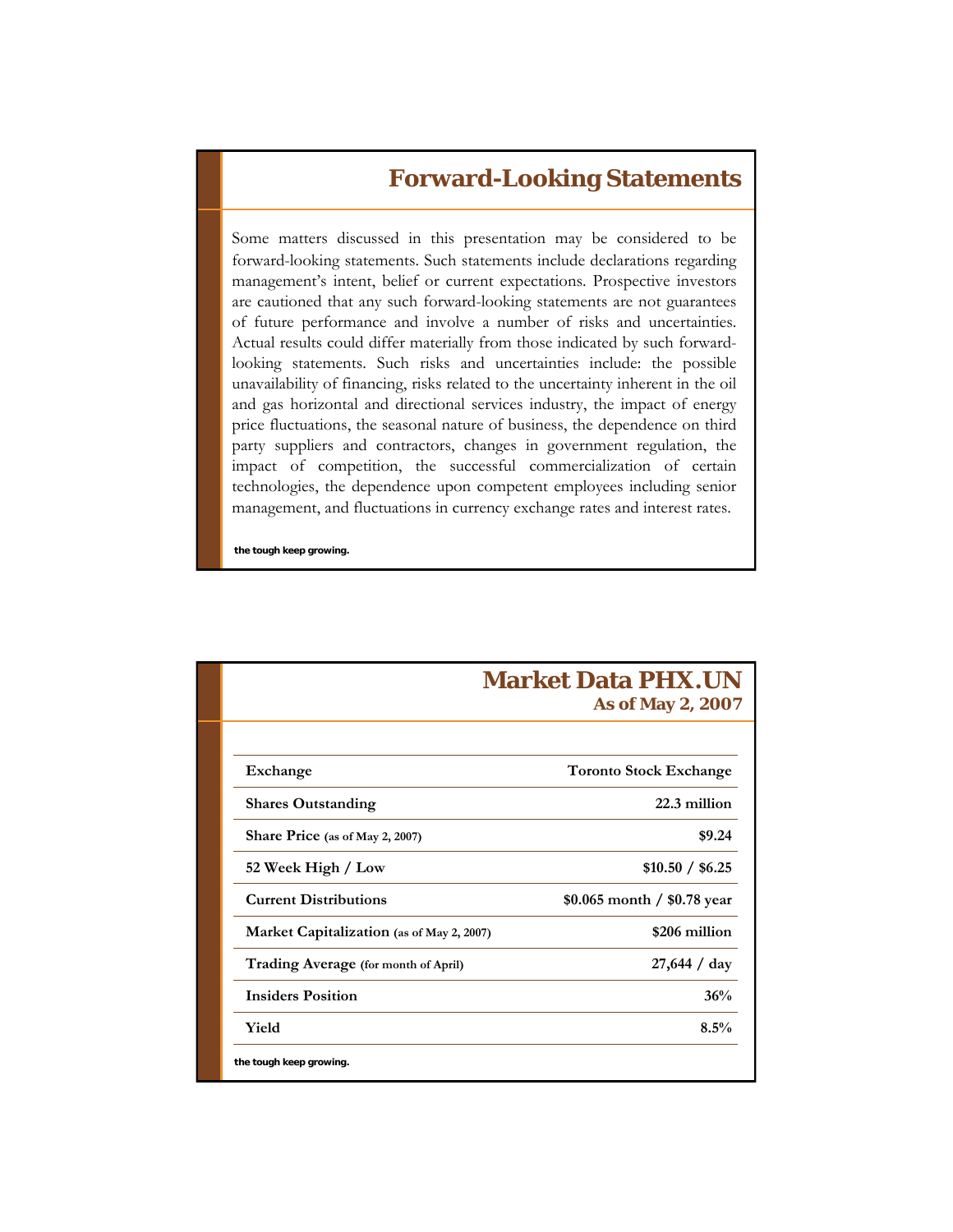

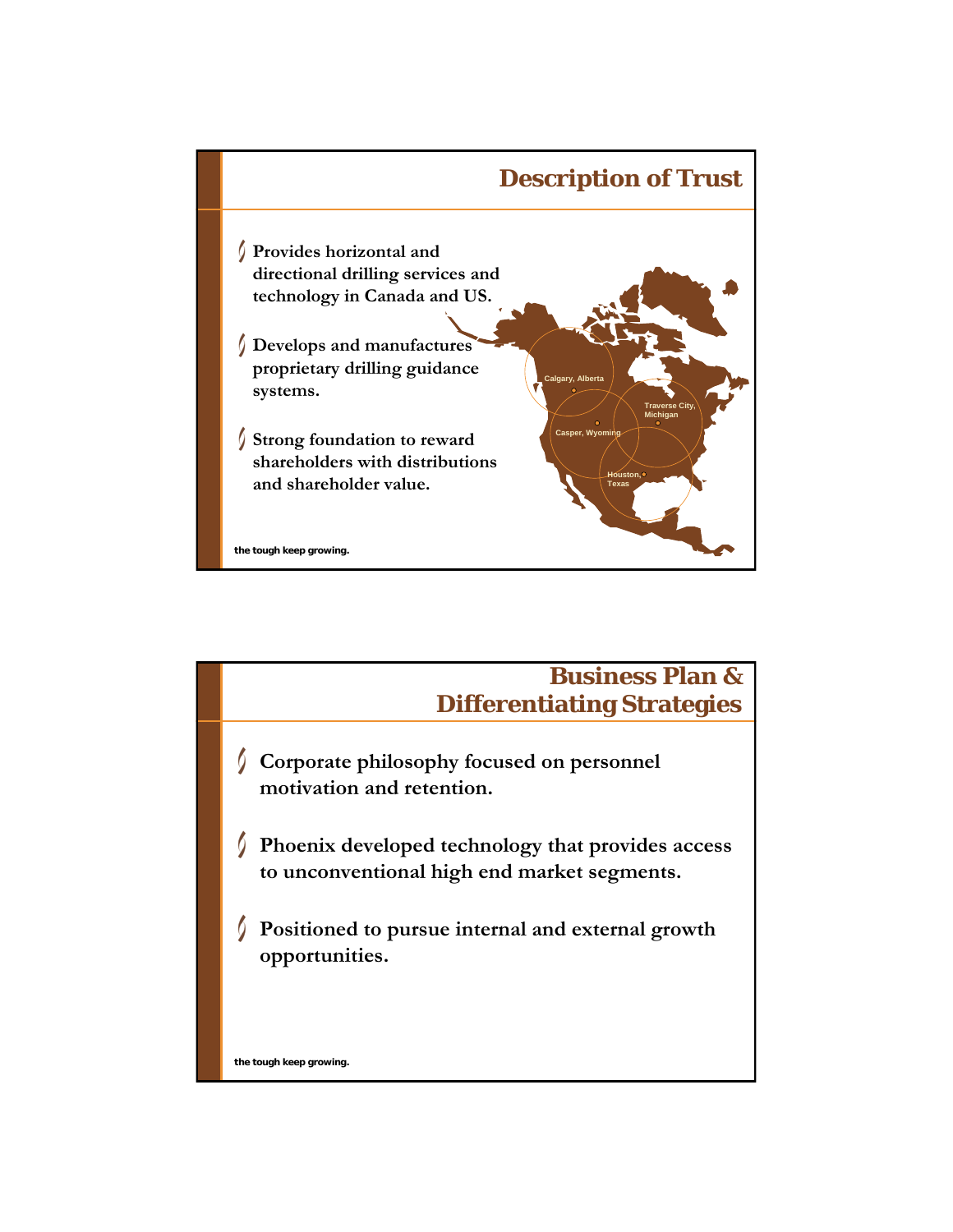

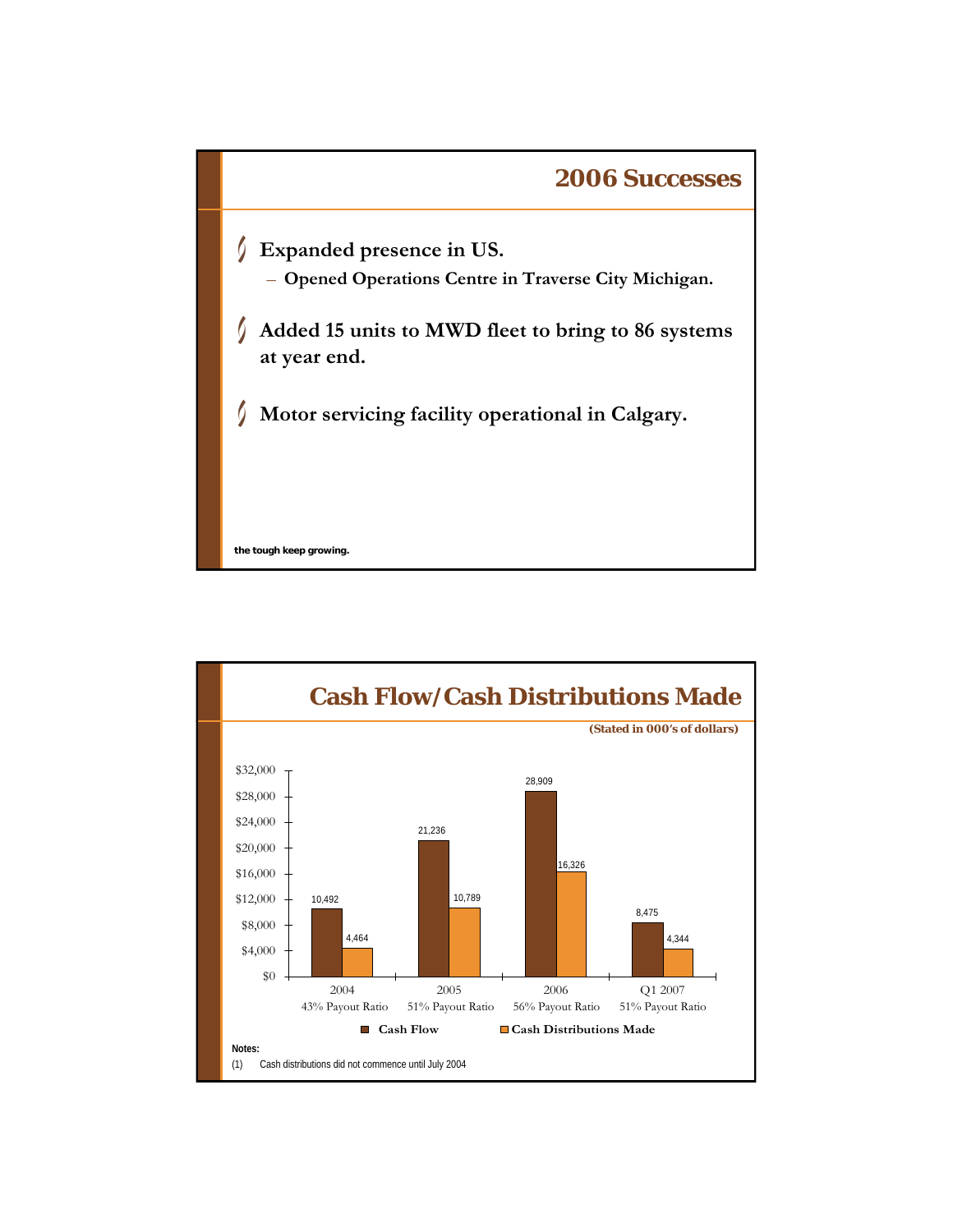

|                                                                                         |            | <b>Financial Highlights</b><br><b>Year Ended December 31</b> |              |
|-----------------------------------------------------------------------------------------|------------|--------------------------------------------------------------|--------------|
| (Stated in 000's of dollars except per unit amounts, percentages and units outstanding) |            |                                                              |              |
| <b>Operating Results</b>                                                                | 2006       | 2005                                                         | $%$ Chg.     |
| Revenue                                                                                 | 99,346     | 69,483                                                       | 43           |
| Net earnings                                                                            | 20,638     | 14,063                                                       | 47           |
| Earnings per unit - diluted                                                             | 0.92       | 0.66                                                         | 39           |
| <b>EBITDA</b>                                                                           | 29,950     | 21,301                                                       | 41           |
| EBITDA per unit - diluted                                                               | 1.34       | 1.00                                                         | 34           |
| <b>Cash Flow</b>                                                                        |            |                                                              |              |
| Cash flow                                                                               | 28,909     | 21,236                                                       | 36           |
| Cash flow per unit - diluted                                                            | 1.29       | 1.00                                                         | 29           |
| Cash distributions made                                                                 | 16,326     | 10,789                                                       | 51           |
| Cash distributions per unit <sup>(1)</sup>                                              | 0.735      | 0.515                                                        | 43           |
| Cash payout ratio <sup>(2)</sup>                                                        | 56%        | 51%                                                          |              |
| Capital expenditures                                                                    | 12,750     | 9,390                                                        | 36           |
| <b>Financial Position</b>                                                               | 31-Dec-06  | 31-Dec-05                                                    |              |
| Working capital                                                                         | 19,611     | 18,217                                                       | 8            |
| Long-term debt <sup>(3)</sup>                                                           | 1,775      | 1,775                                                        |              |
| Unitholders' equity                                                                     | 58,908     | 53,588                                                       | 10           |
| Fund units outstanding                                                                  | 22,274,773 | 22,120,564                                                   | $\mathbf{1}$ |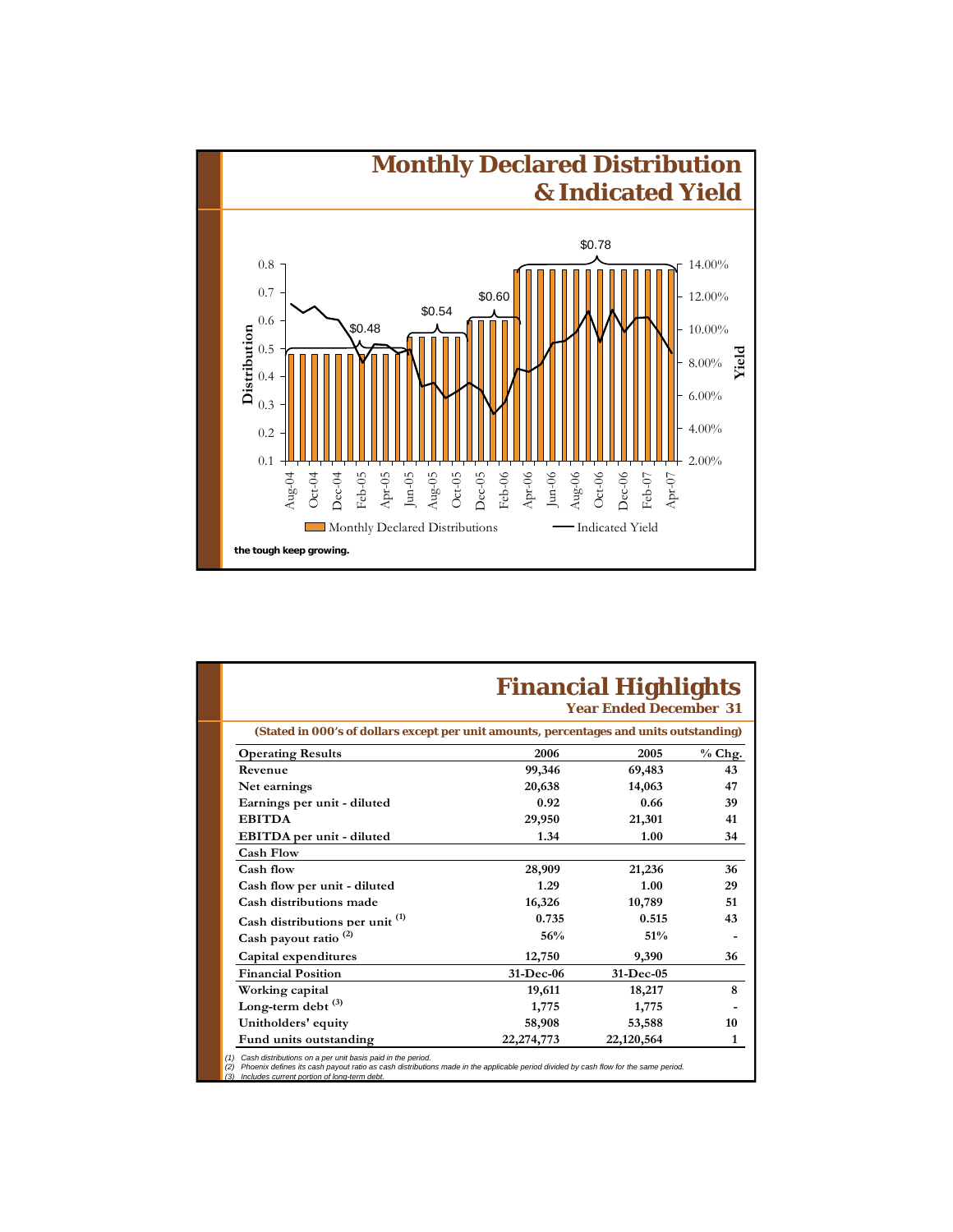|                                              | (Stated in 000's of dollars except percentages) |        |        |
|----------------------------------------------|-------------------------------------------------|--------|--------|
|                                              | 2006                                            | 2005   | % Chg. |
| Canada                                       | 59,602                                          | 44,373 | 34     |
| <b>US</b>                                    | 39,744                                          | 25,110 | 58     |
|                                              | 99,346                                          | 69,483 | 43     |
| US revenue as a<br>% of consolidated revenue | 40%                                             | 36%    |        |
|                                              |                                                 |        |        |
|                                              |                                                 |        |        |
|                                              |                                                 |        |        |
|                                              |                                                 |        |        |

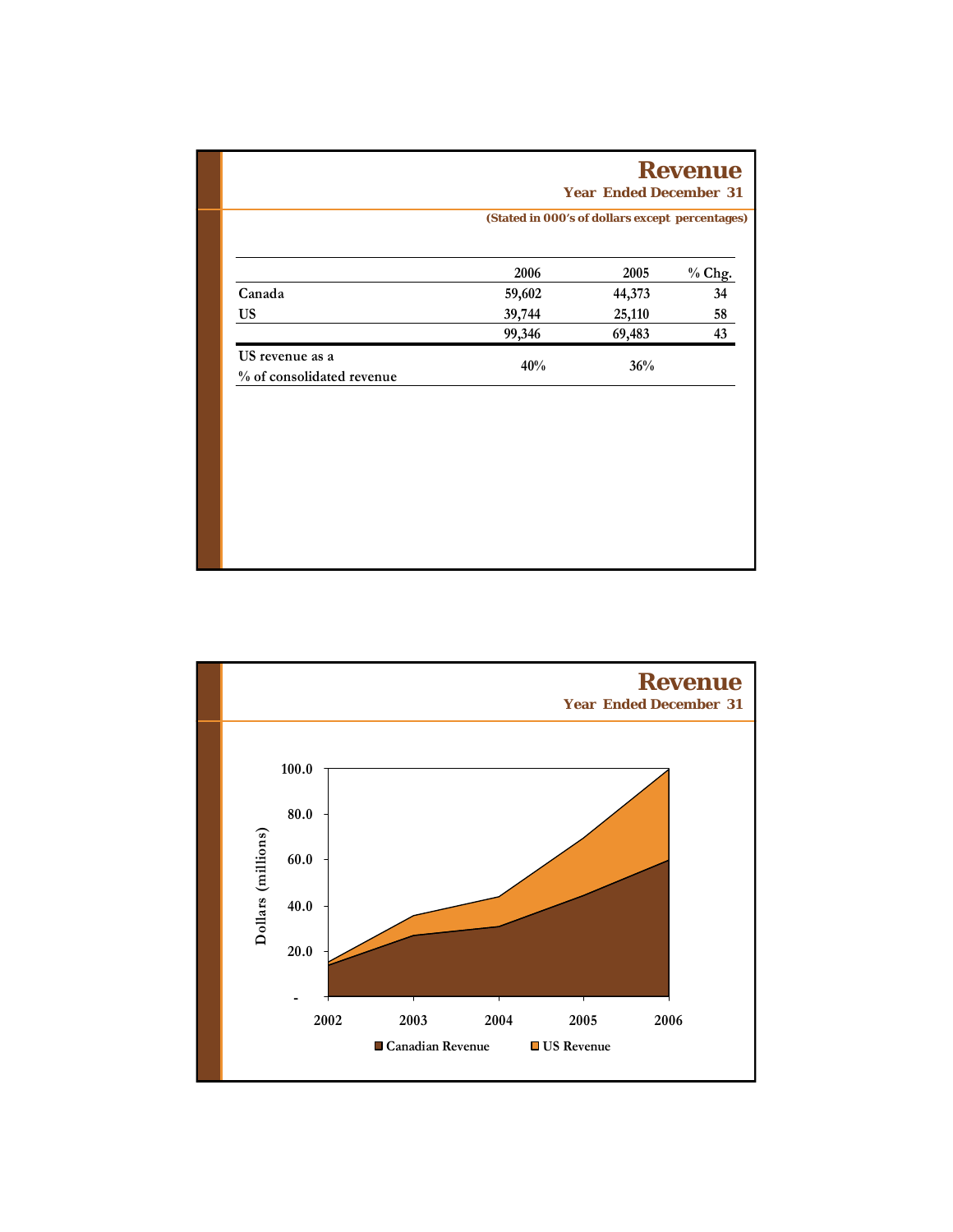## **Financial Highlights**

**Year Ended December 31**

**(Stated in 000's of dollars except per unit amounts, percentages and units outstanding)**

| <b>Operating Results</b>    | 2006   | 2005   | $%$ Chg. |
|-----------------------------|--------|--------|----------|
| Revenue                     | 99,346 | 69,483 | 43       |
| Net earnings                | 20,638 | 14,063 | 47       |
| Earnings per unit - diluted | 0.92   | 0.66   | 39       |
| <b>EBITDA</b>               | 29,950 | 21,301 | 41       |
| EBITDA per unit - diluted   | 1.34   | 1.00   | 34       |

| <b>Cash Flow</b>                  | 2006   | 2005   | % Chg. |
|-----------------------------------|--------|--------|--------|
| Cash flow                         | 28,909 | 21,236 | 36     |
| Cash flow per unit - diluted      | 1.29   | 1.00   | 29     |
| Cash distributions made           | 16,326 | 10,789 | 51     |
| Cash distributions per unit $(1)$ | 0.735  | 0.515  | 43     |
| Cash payout ratio <sup>(2)</sup>  | 56%    | 51%    |        |
| Capital expenditures              | 12,750 | 9,390  | 36     |
|                                   |        |        |        |

.<br>(1) Cash distributions on a per unit basis paid in the period.<br>(2) Phoenix defines its cash payout ratio as cash distributions made in the applicable period divided by cash flow for the same period.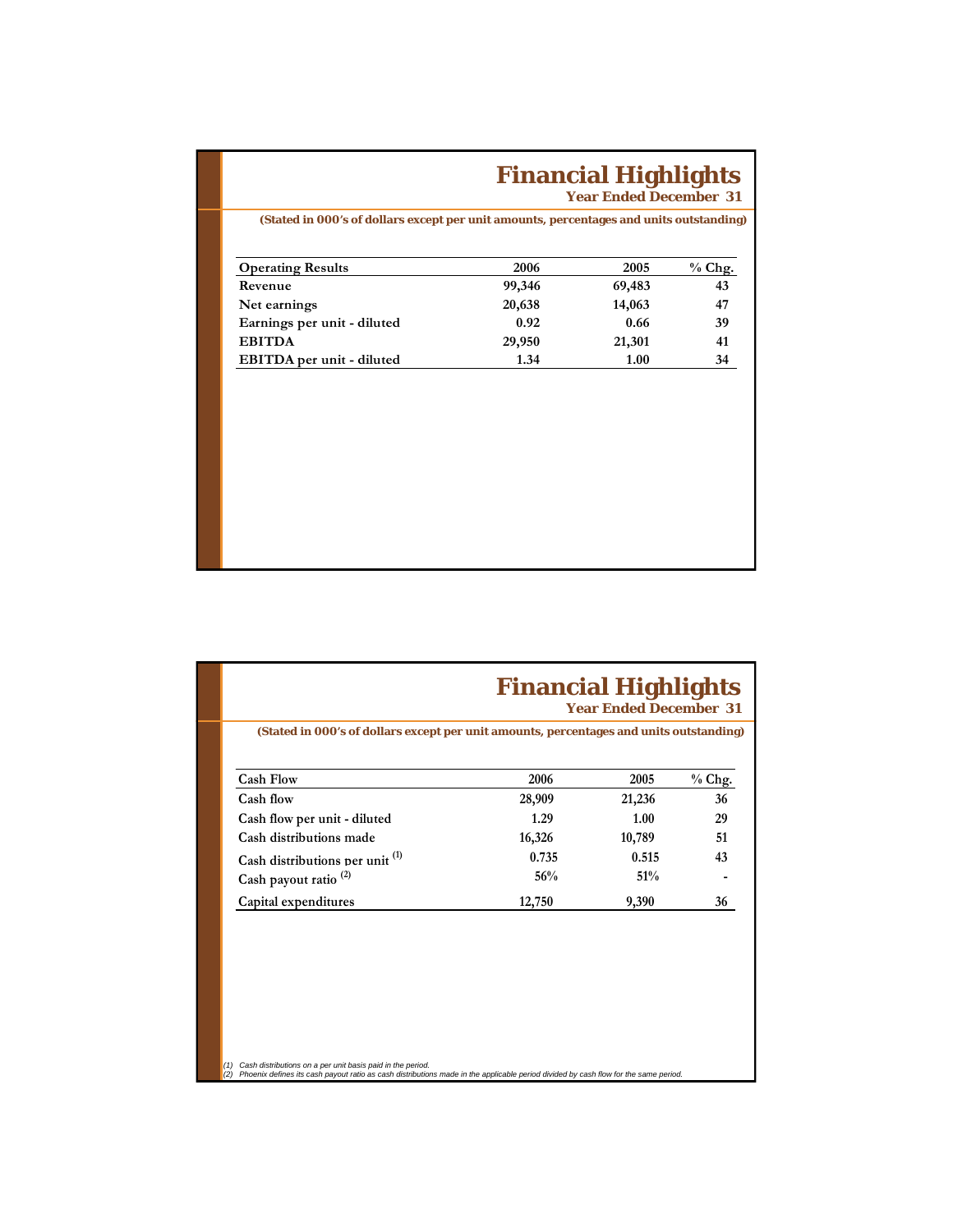## **Financial Highlights**

**(Stated in 000's of dollars except per unit amounts, percentages and units outstanding)**

| <b>Financial Position</b> | 31-Dec-06    | $31-Dec-05$ | $%$ Chg. |
|---------------------------|--------------|-------------|----------|
| Working capital           | 19,611       | 18,217      | 8        |
| Long-term debt $^{(3)}$   | 1,775        | 1,775       |          |
| Unitholders' equity       | 58,908       | 53,588      | 10       |
| Fund units outstanding    | 22, 274, 773 | 22,120,564  |          |

**the tough keep growing.** *(3) Includes current portion of long-term debt.*

|                                                                                         |           | <b>Financial Highlights</b><br><b>Three Months Ended March 31</b> |          |
|-----------------------------------------------------------------------------------------|-----------|-------------------------------------------------------------------|----------|
| (Stated in 000's of dollars except per unit amounts, percentages and units outstanding) |           |                                                                   |          |
| <b>Operating Results</b>                                                                | 2007      | 2006                                                              | $%$ Chg. |
| Revenue                                                                                 | 30,008    | 21,887                                                            | 37       |
| Net earnings                                                                            | 5,875     | 5,031                                                             | 17       |
| Earnings per unit - diluted                                                             | 0.26      | 0.22                                                              | 18       |
| <b>EBITDA</b>                                                                           | 8,493     | 7,294                                                             | 16       |
| EBITDA per unit - diluted                                                               | 0.37      | 0.32                                                              | 16       |
| <b>Cash Flow</b>                                                                        |           |                                                                   |          |
| Cash flow                                                                               | 8,475     | 7,466                                                             | 14       |
| Cash flow per unit - diluted                                                            | 0.37      | 0.33                                                              | 12       |
| Cash distributions made                                                                 | 4,344     | 3,320                                                             | 31       |
| Cash distributions per unit <sup>(1)</sup>                                              | 0.195     | 0.150                                                             | 30       |
| Cash payout ratio <sup>(2)</sup>                                                        | 51%       | 44%                                                               |          |
| Capital expenditures                                                                    | 3,439     | 3,191                                                             | 8        |
| <b>Financial Position</b>                                                               | 31-Mar-07 | 31-Dec-06                                                         |          |
| Working capital                                                                         | 20,639    | 19,611                                                            | 5        |
| Long-term debt <sup>(3)</sup>                                                           | 1,775     | 1,775                                                             |          |
| Unitholders' equity                                                                     | 60,719    | 58,908                                                            | 3        |

(1) Cash distributions on a per unit basis paid in the period.<br>(2) Phoenix defines its cash payout ratio as cash distributions made in the applicable period divided by cash flow for the same period.<br>(3) Includes current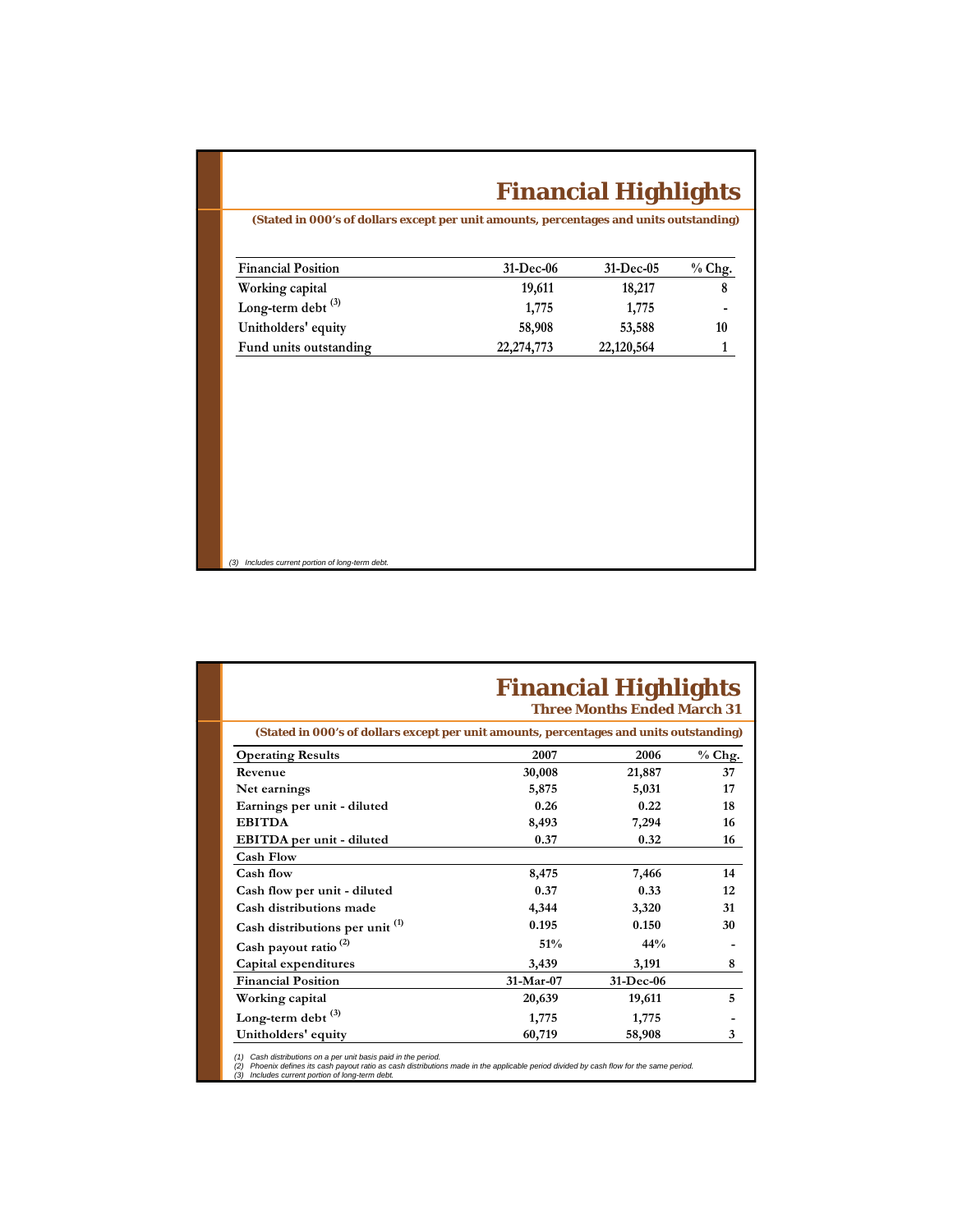|                                              |                                                 | <b>Three Months Ended March 31</b> | <b>Revenue</b> |  |
|----------------------------------------------|-------------------------------------------------|------------------------------------|----------------|--|
|                                              | (Stated in 000's of dollars except percentages) |                                    |                |  |
|                                              | 2007                                            | 2006                               | % Chg.         |  |
| Canada                                       | 19,049                                          | 15,763                             | 21             |  |
| <b>US</b>                                    | 10,959                                          | 6,124                              | 79             |  |
|                                              | 30,008                                          | 21,887                             | 37             |  |
| US revenue as a<br>% of consolidated revenue | 37%                                             | 28%                                |                |  |

|                                                                                         |           | <b>Financial Highlights</b><br><b>Three Months Ended March 31</b> |          |
|-----------------------------------------------------------------------------------------|-----------|-------------------------------------------------------------------|----------|
| (Stated in 000's of dollars except per unit amounts, percentages and units outstanding) |           |                                                                   |          |
| <b>Operating Results</b>                                                                | 2007      | 2006                                                              | $%$ Chg. |
| Revenue                                                                                 | 30,008    | 21,887                                                            | 37       |
| Net earnings                                                                            | 5,875     | 5,031                                                             | 17       |
| Earnings per unit - diluted                                                             | 0.26      | 0.22                                                              | 18       |
| <b>EBITDA</b>                                                                           | 8,493     | 7,294                                                             | 16       |
| EBITDA per unit - diluted                                                               | 0.37      | 0.32                                                              | 16       |
| <b>Cash Flow</b>                                                                        |           |                                                                   |          |
| Cash flow                                                                               | 8,475     | 7,466                                                             | 14       |
| Cash flow per unit - diluted                                                            | 0.37      | 0.33                                                              | 12       |
| Cash distributions made                                                                 | 4,344     | 3,320                                                             | 31       |
| Cash distributions per unit <sup>(1)</sup>                                              | 0.195     | 0.150                                                             | 30       |
| Cash payout ratio <sup>(2)</sup>                                                        | 51%       | 44%                                                               |          |
| Capital expenditures                                                                    | 3,439     | 3,191                                                             | 8        |
| <b>Financial Position</b>                                                               | 31-Mar-07 | 31-Dec-06                                                         |          |
| Working capital                                                                         | 20,639    | 19,611                                                            | 5        |
| Long-term debt $^{(3)}$                                                                 | 1,775     | 1,775                                                             |          |
| Unitholders' equity                                                                     | 60,719    | 58,908                                                            | 3        |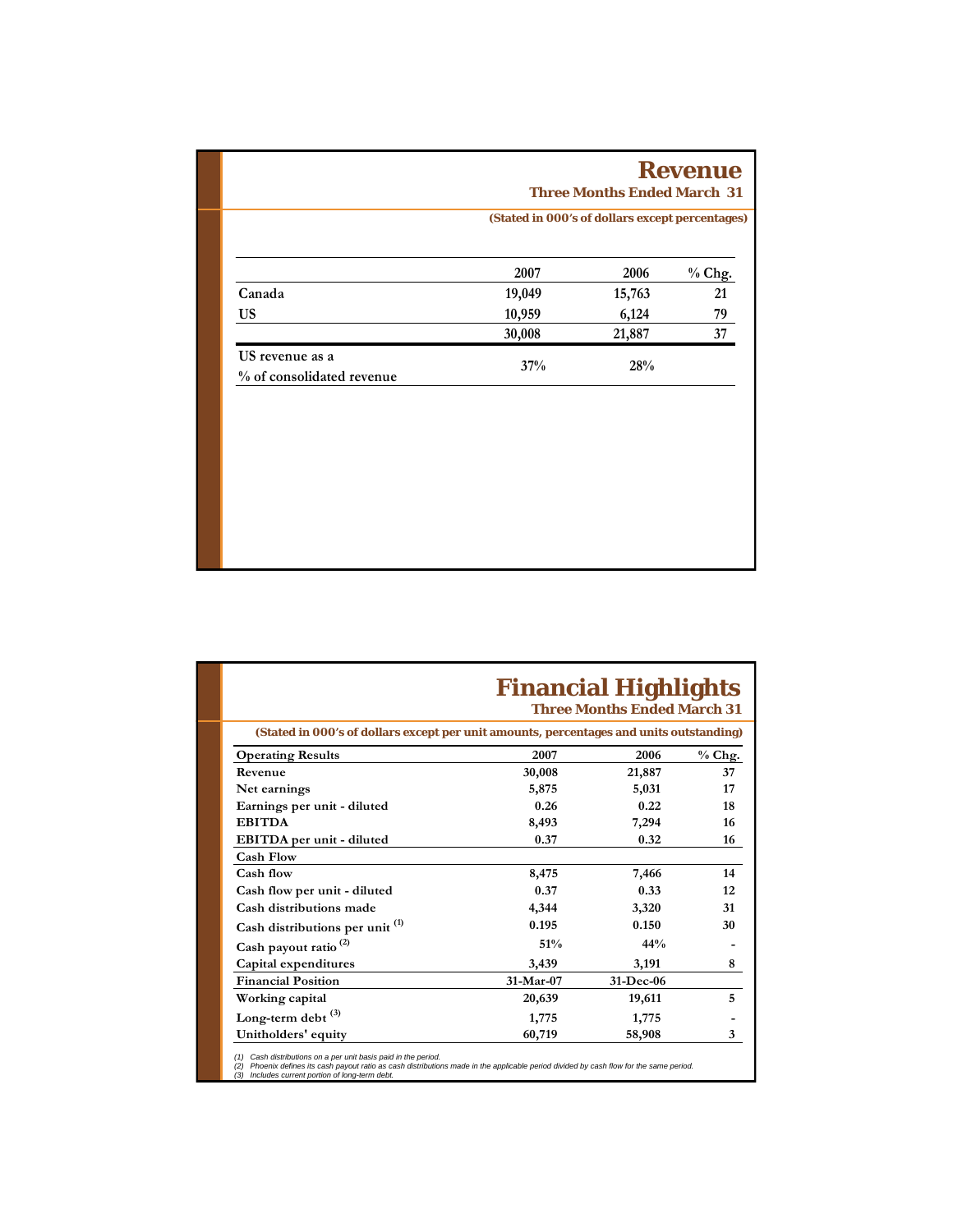|                | <b>Phoenix Performance vs.</b><br><b>Industry Activity</b> |                             |          |       |                          |                               |
|----------------|------------------------------------------------------------|-----------------------------|----------|-------|--------------------------|-------------------------------|
|                |                                                            | Revenue (\$000's)           |          |       | <b>Industry Activity</b> |                               |
|                | <b>Canadian Operating Segment</b>                          |                             |          |       |                          | Canadian Hz/Dir Wells Drilled |
|                | 2007                                                       | 2006                        | % Chg.   | 2007  | 2006                     | % Chg.                        |
| Q <sub>1</sub> | 19,049                                                     | 15,763                      | 21       | 2,165 | 2,081                    | 4                             |
|                | 2006                                                       | 2005                        | % Chg.   | 2006  | 2005                     | % Chg.                        |
| Year End       | 59,602                                                     | 44,373                      | 34       | 7,108 | 6,847                    | 4                             |
|                |                                                            | <b>US Operating Segment</b> |          |       |                          | US Average Hz/Dir Rig Count   |
|                | 2007                                                       | 2006                        | $%$ Chg. | 2007  | 2006                     | % Chg.                        |
| Q1             | 10,959                                                     | 6,124                       | 79       | 722   | 608                      | 19                            |
|                | 2006                                                       | 2005                        | $%$ Chg. | 2006  | 2005                     | % Chg.                        |
| Year End       | 39,744                                                     | 25,110                      | 58       | 669   | 521                      | 28                            |

![](_page_9_Figure_1.jpeg)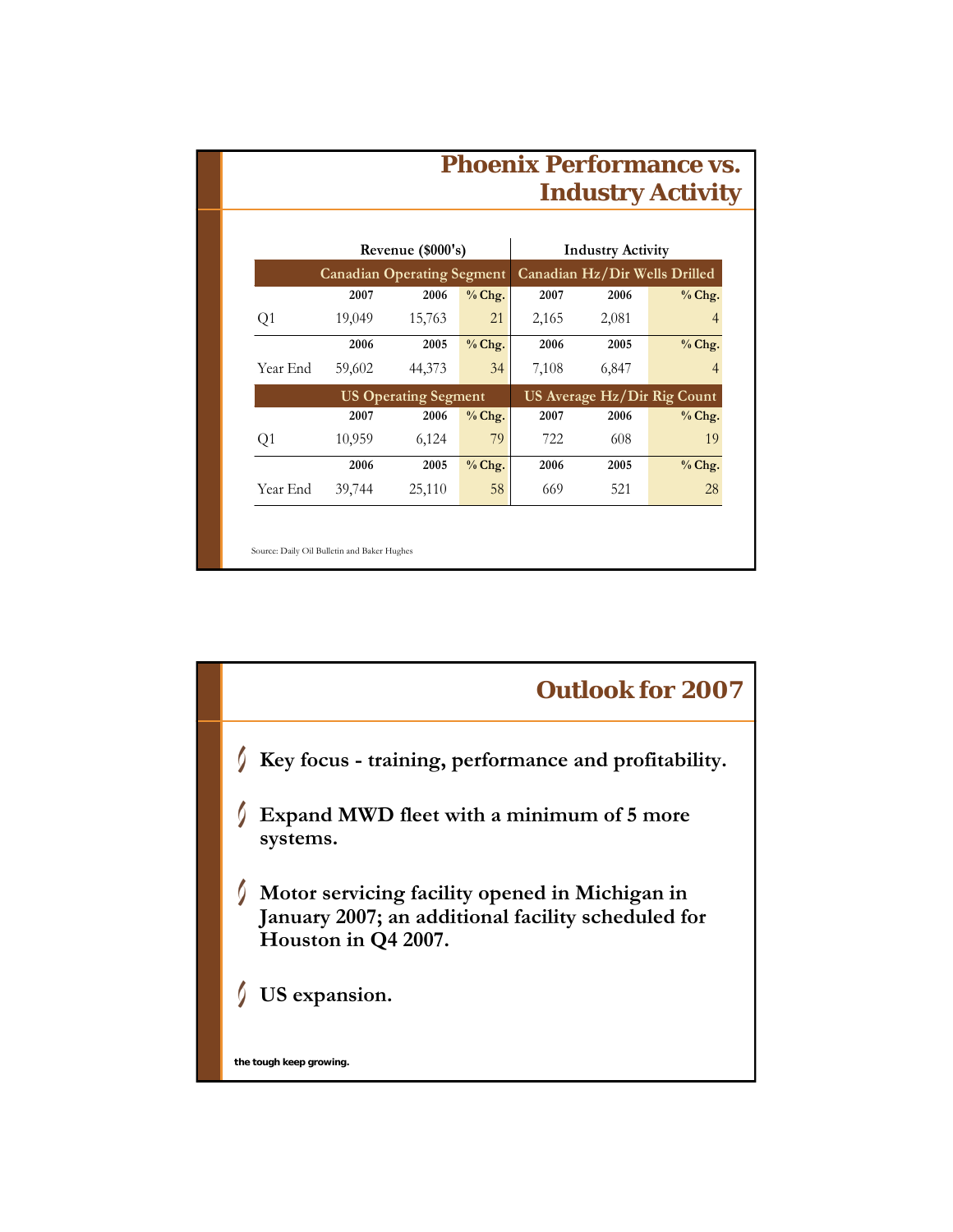![](_page_10_Figure_0.jpeg)

![](_page_10_Figure_1.jpeg)